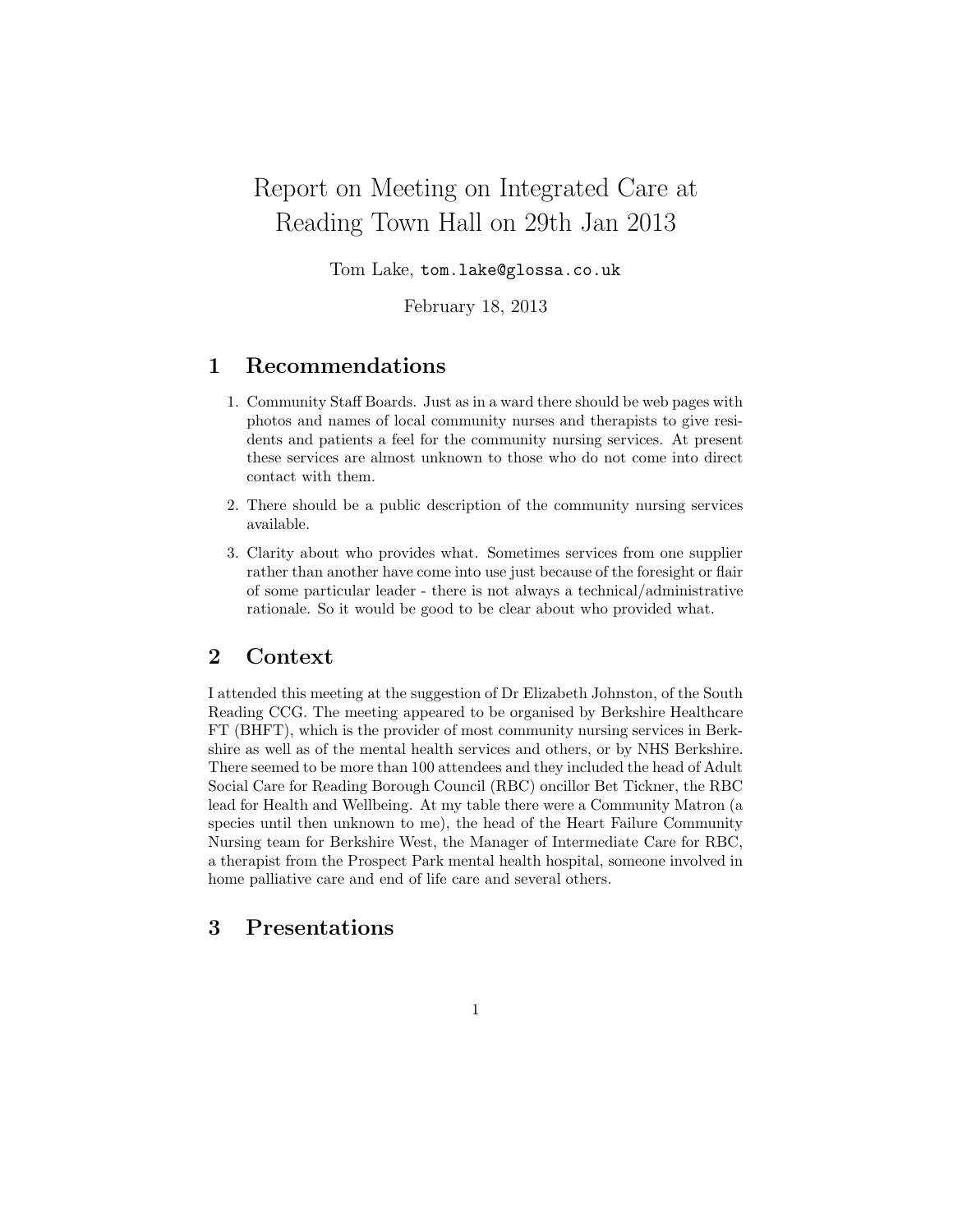## 3.1 Dr. Rod Smith

Dr Rod Smith is the leader of the North and West CCG and of the Berkshire West Federation of CCGs. He reminded us that there were up to 100 admissions a day at the RBH this winter. We had practices, community nurses, social care and mental health services all hiding data from one another to make our problems worse. He then introduced other speakers.

### 3.2 Dr Elizabeth Johnston

Dr Elizabeth Johnston is leader of the South Reading CCG. She spoke about Long Term Conditions (LTC), for which she is the Federation lead. The LTC Programme Board brings together the Royal Berks Hospital FT (RBHFT), BHFT and the Clinical Commissioning Groups (CCGs). 1 in 3 children and adults suffer from a LTC. LTCs account for 55% of GP appointments, 64% of outpatient visits, 72% of inpatient bed days, 58% of A&E attendances, 59% of Practice Nurse visits and 40% of calls to the non-emergency 111 service.

Efforts were being made in Patient Education, Patient self-management and provision of Dementia care advice services. There was a local LTC website. Major conditions were Dementia, Diabetes, chronic obstructive pulmonary disease (COPD() and neurological conditions. There were many patients with multiple morbitiies.

CCGs were appointing their care coordinator - an administrator to supoprt review and management of LTC cases.

Admission avoidance would be a theme of future care of patients with LTC. This will necessarily involve medical interventions outside the hospital and appropriate social care.

## 3.3 Councillor Bet Tickner

Cllr Tickner spoke against the background of the "graph of doom" - a graph showing social care costs rising to consume all of local authority spending.

Integration would help drive up the quality of social care, and should provide a single personal contact to be in charge of that person's care.

## 3.4 Suzanne Westhead

The head of adult social care for Reading spoke of the need for "creative conversations" and the need to combat isolation and depression which could result from keeping the patient in their own home.

#### 3.5 Mark Robson

The director of operations for Networked Care at RBH spoke with a great many bullet points, but I must say, I was at a loss to understand any clear message.